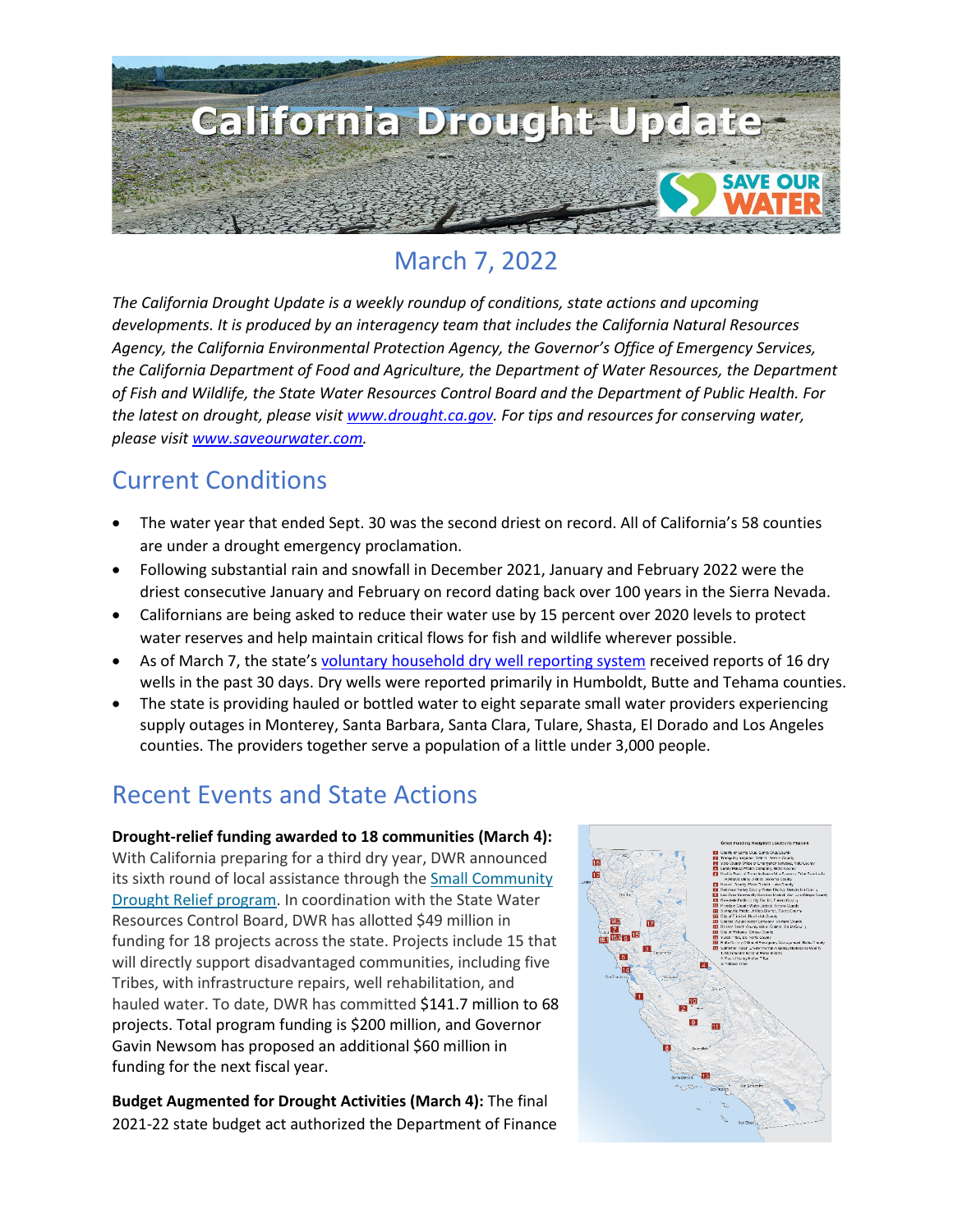(DOF) to augment approved appropriations by up to \$25 million total in current year to support drought activities. DOF has notified the Joint Legislative Budget Committee that it is augmenting budget funds for DWR, the Water Board and CDFA to respond to the drought emergency. In a March 4 letter, DOF said an additional \$13.25 million is being provided to DWR, including \$8.25 million to support water conservation messaging and activities for the Save Our Water program and \$5 million for near-term improvements to forecasts of spring runoff. In addition, \$6.75 million is being provided to the Water Board for emergency drinking water, drought and water outage emergencies and to support water rights litigation. Another \$2.5 million is being provided to CDFA – on top of \$2.5 million already provided in January – to support direct relief grants to small-scale and historically underserved farmers.

**Workshops held to assist small water suppliers (March 2 and 4):** The Water Board held two workshops to give county staff and non-governmental organizations an overview of funding and resources available to address water quality and drought impacts to state small water systems (those with five to 14 connections) and domestic well users. Participants learned about current programs and how to apply for funding and assistance.

**Agencies present salmon abundance forecast (March 2):** State and federal fishery scientists presented updates on the numbers of spawning salmon that returned to California's rivers in 2021 and shared the expected abundance for the upcoming fishing season. The 2022 ocean abundance projection for Sacramento River fall chinook, a main salmon stock harvested in California waters, is estimated at 396,500 adult salmon, higher than the 2021 forecasts. The Klamath River fall chinook abundance forecast also came in slightly above the 2021 value, with 200,100 adult Klamath River fall chinook salmon predicted to be in the ocean this year, a value that remains well below the stock's historical levels. The Pacific Fishery Management Council will use this information and stakeholder input to adopt regulations in mid-April.

**Drought budget proposal (March 2):** Leaders of CNRA, DWR, CDFW, the Water Board, and CDFA testified about the Governor's proposed \$750 million drought response and resilience package before Assembly Budget Subcommittee #3 Climate Crisis, Resources, Energy and Transportation. The Governor's proposal is in addition to the \$5.2 billion over three years included in the 2021-22 budget for water resilience.

**Snow survey shows results of dry January and February (March 1**): DWR conducted the third snow survey of the season at Phillips Station. Following a January and February that will enter records as the driest documented in state history, the manual survey recorded 35 inches of snow depth and a snow water equivalent of 16 inches, which is 68 percent of average for this location for March. The snow water equivalent measures the amount of water contained in the snowpack and is a key component of DWR's water supply forecast. Statewide, the snowpack is 63 percent of average for this date.

**Delta farm water use reduction pilot projects underway (ongoing):** In January, in partnership with DWR, the Delta Conservancy launched a program that pays landowners to deploy practices that will result in reduced consumptive water use and help the state and Delta community better understand how best to invest in water conservation in prolonged or future drought. As of March 3, the program had committed \$8 million to 35 projects, enrolling approximately 8,800 acres with an estimated water savings of 22,000 acre-feet.

**Curtailments adjusted (ongoing):** The Water Board lifted curtailments in most watersheds following December's storms, but dry conditions in January and February have led to re-imposition of curtailments in some areas. Curtailments have been reinstated in a few sub-watersheds of the Delta watershed. It is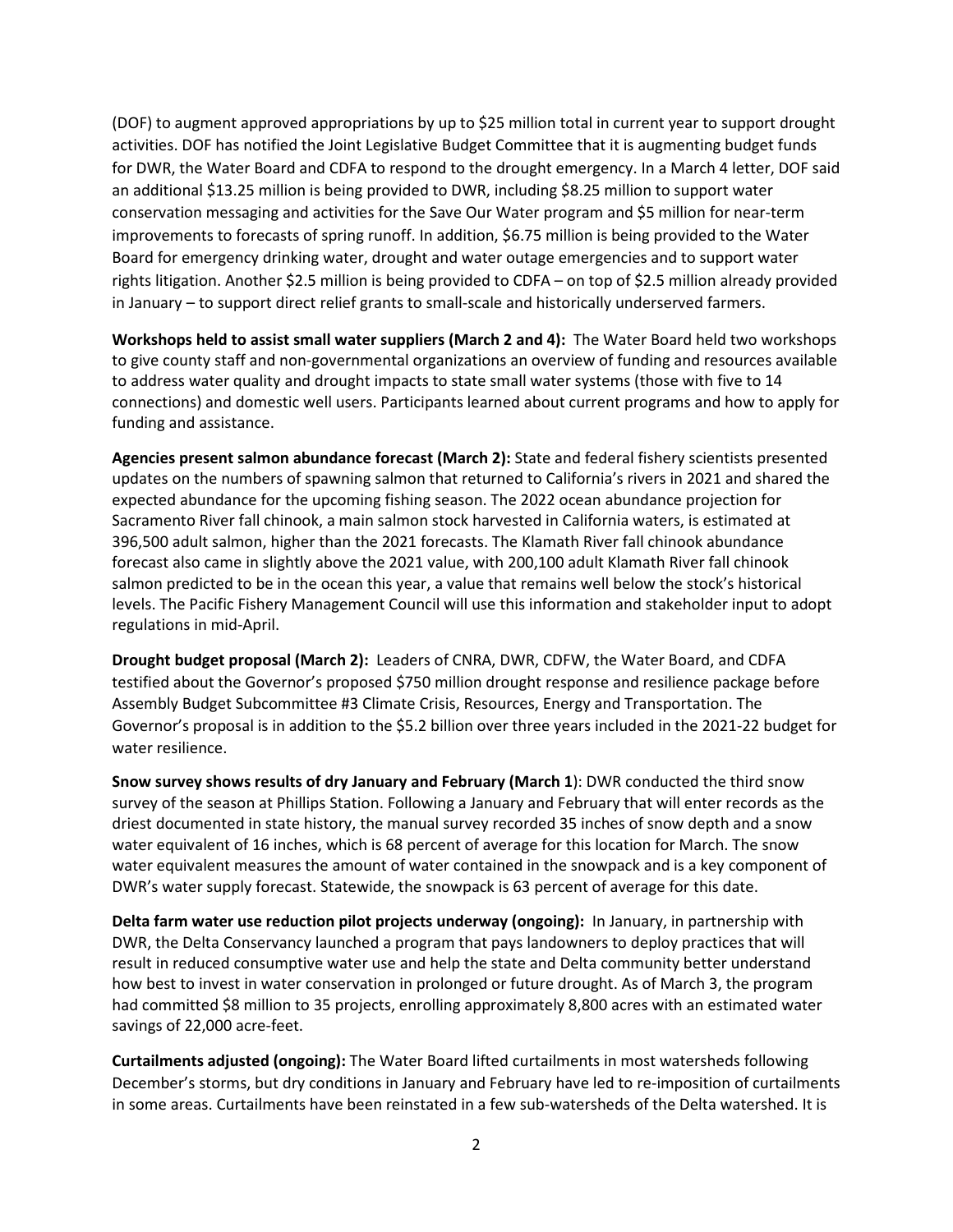likely that additional curtailments will be reinstated March 11 through March 15 if conditions remain dry. Water Board staff will continue to adjust curtailment orders as conditions change.

# Tribal / Local Actions

- **Tribal governments:** Tribal emergency drought proclamations as reported by Cal OES to date: Buena Vista Rancheria of Me-Wuk Indians, Karuk Tribe, Resighini Rancheria, Tule River Indian Tribe, Yurok Tribe, Wiyot Tribe.
- **Local government:** Local emergency drought proclamations as reported by Cal OES to date: Butte, Colusa, Fresno, Glenn, Humboldt, Lake, Marin, Mendocino, Modoc, Napa, Nevada, San Joaquin, San Luis Obispo, Santa Barbara, Santa Clara, Siskiyou, Sonoma, Tulare, Tuolumne, Yolo.
- **Water suppliers:** The following public water suppliers have imposed mandatory water use reductions on customers, according to information voluntarily provided to the Association of California Water Agencies and / or recent announcements. The list likely is not comprehensive:
	- o Alameda County Water District mandatory water use restrictions aimed at reducing water use by 15 percent.
	- $\circ$  Brooktrails Community Services District usage cap of 9,000 gallons per month, all customers
	- o Indian Wells Valley Water District 20 percent
	- o Marin Municipal Water District 40 percent
	- o Mendocino County Russian River Flood Control and Conservation Improvement District – 40 percent
	- $\circ$  Modesto Irrigation District irrigation allocation capped at 36 inches per acre
	- o Montague Water Conservation District 95 percent
	- o Nevada Irrigation District 20 percent
	- o Reclamation District 1500 25 percent
	- o Richvale Irrigation District 50 percent
	- o City of Santa Rosa 20 percent
	- $\circ$  Westlands Water District no outdoor water use by municipal and industrial customers
	- $\circ$  Zone 7 15 percent

The following private water companies have imposed a 15 percent mandatory water use reduction:

- o San Jose Water Company, with drought surcharges for excessive water use
- $\circ$  Great Oaks Water Company, with drought surcharges for excessive water use
- o California-American Water Company (in the Larkfield and Geyersville districts of Sonoma County, as well as the Los Angeles and San Diego districts of the respective counties, with fines for non-essential water use)
- o Cold Springs Water Company in Tuolumne County
- o North Gualala Water Company in Sonoma County

#### Upcoming Decisions / Milestones

**Annual water supply and demand workshop:** DWR will host a virtual public meeting **March 7** on its draft guidance for preparing the annual water supply and demand assessment required by SB 606, one